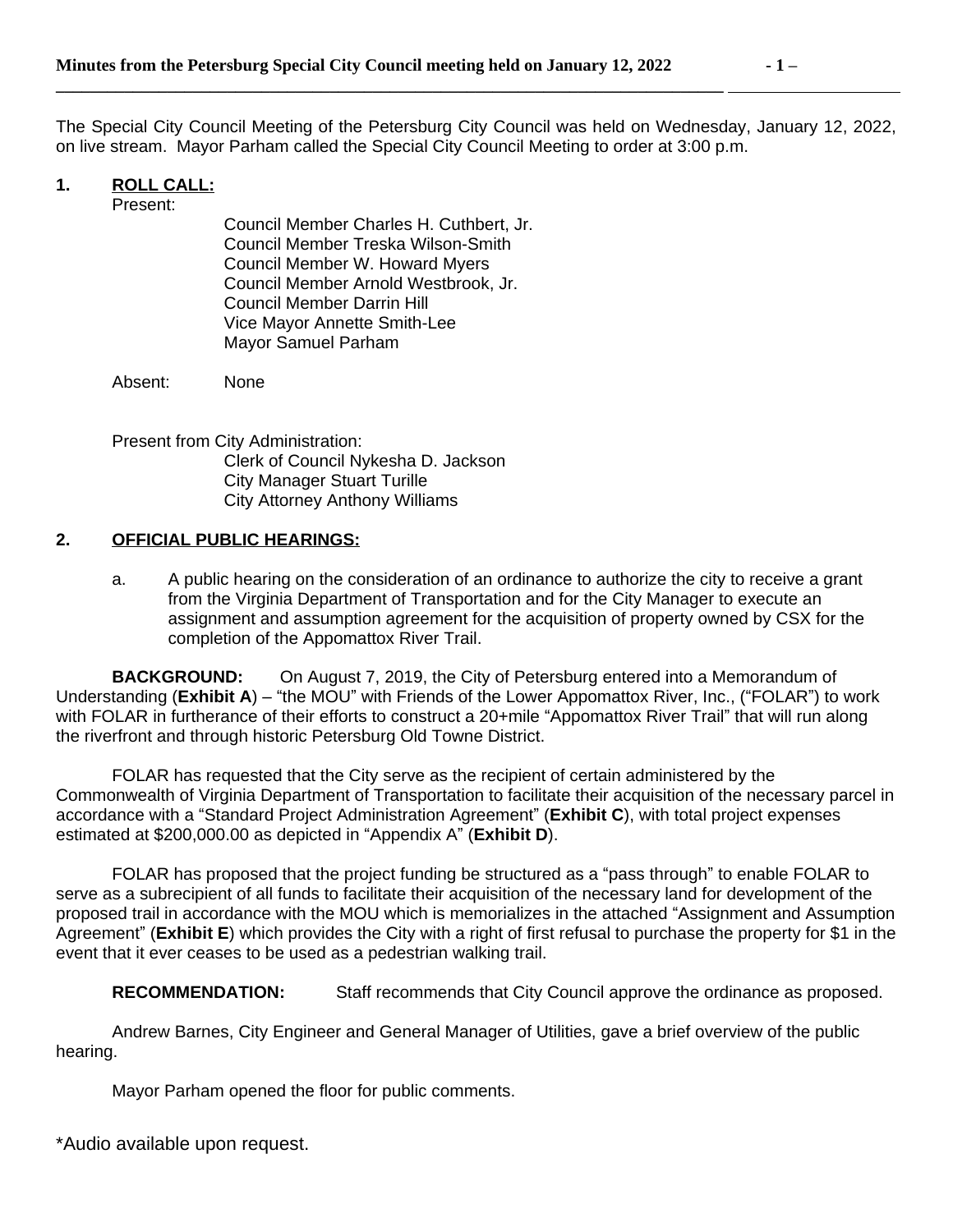Seeing no hands, Mayor Parham closed the public hearing.

Council Member Hill made a motion to adopt the ordinance. The motion was seconded by Vice Mayor Hill. The motion was approved on roll call. On roll call vote, voting yes: Cuthbert, Wilson-Smith, Myers, Westbrook, Hill, Smith-Lee, and Parham

#### **22-ORD-1 AN ORDINANCE TO AUTHORIZE THE CITY TO RECEIVE A GRANT FROM THE VIRGINIA DEPARTMENT OF TRANSPORTATION AND FOR THE CITY MANAGER TO EXECUTE AN ASSIGNMENT AND ASSUMPTION AGREEMENT FOR THE APPOMATTOX RIVER TRAIL.**

### **3. DISCUSSION/CONSIDERATION:**

a. Consideration of approving a resolution for an MOU supporting the OAG Gun Violence Prevention Program.

**BACKGROUND:** On August 9, 2021, the OAG was allocated \$2.5 million in American Rescue Plan Act (ARPA) funding through the Virginia General Assembly to address community-based gun violence prevention programming. The OAG has designated a portion of these funds to support the implementation of data-informed strategies that will result in reduced gun violence in local community disproportionally affected by gun violence.

The Department will use the funds for community-based gun violence prevention activities. Programming will be developed utilizing the findings of the locality's Youth and Gang Violence Community Assessment (YGCA) currently being funded through the VA Department of Criminal Justice Services (DCJS) and will reflect either new program implementation or existing program enhancement.

The Department assures that funds received from the OAG will be used strictly to support datainformed violence reduction initiatives and programming. Within three months of the completion of the YGCA, a project overview, itemized budget and budget narrative will be submitted to the OAG for approval. The Department agrees that no substitutions or modifications shall be made to fulfill the Department's proposal without prior approval by the OAG.

**RECOMMENDATION:** Recommend City Council to approve the resolution for the MOU supporting the OAG Gun Violence Prevention Program.

Margo Hardy, Program Manager of PJCCCP, gave a briefing on the resolution for the MOU supporting the OAG Gun Violence Prevention Program

There was discussion among City Council and staff.

Council Member Wilson made a motion to adopt the resolution with the added statement to the resolution that no funds will be spent without the approval of City Council. The motion was seconded by Council Member Cuthbert. The motion was approved on roll call. On roll call vote, voting yes: Cuthbert, Wilson-Smith, Myers, Westbrook, Hill, Smith-Lee, and Parham

# **22-R-4 A RESOLUTION IN SUPPORT OF A MEMORANDUM OF UNDERSTANDING WITH THE OFFICE OF THE VIRGINIA ATTORNEY GENERAL FOR A GUN VIOLENCE PREVENTION GRANT WITH THE ADDITIONAL VERBIAGE THAT NO FUNDS WILL BE SPENT WITHOUT THE APPROVAL OF CITY COUNCIL.**

\*Audio available upon request.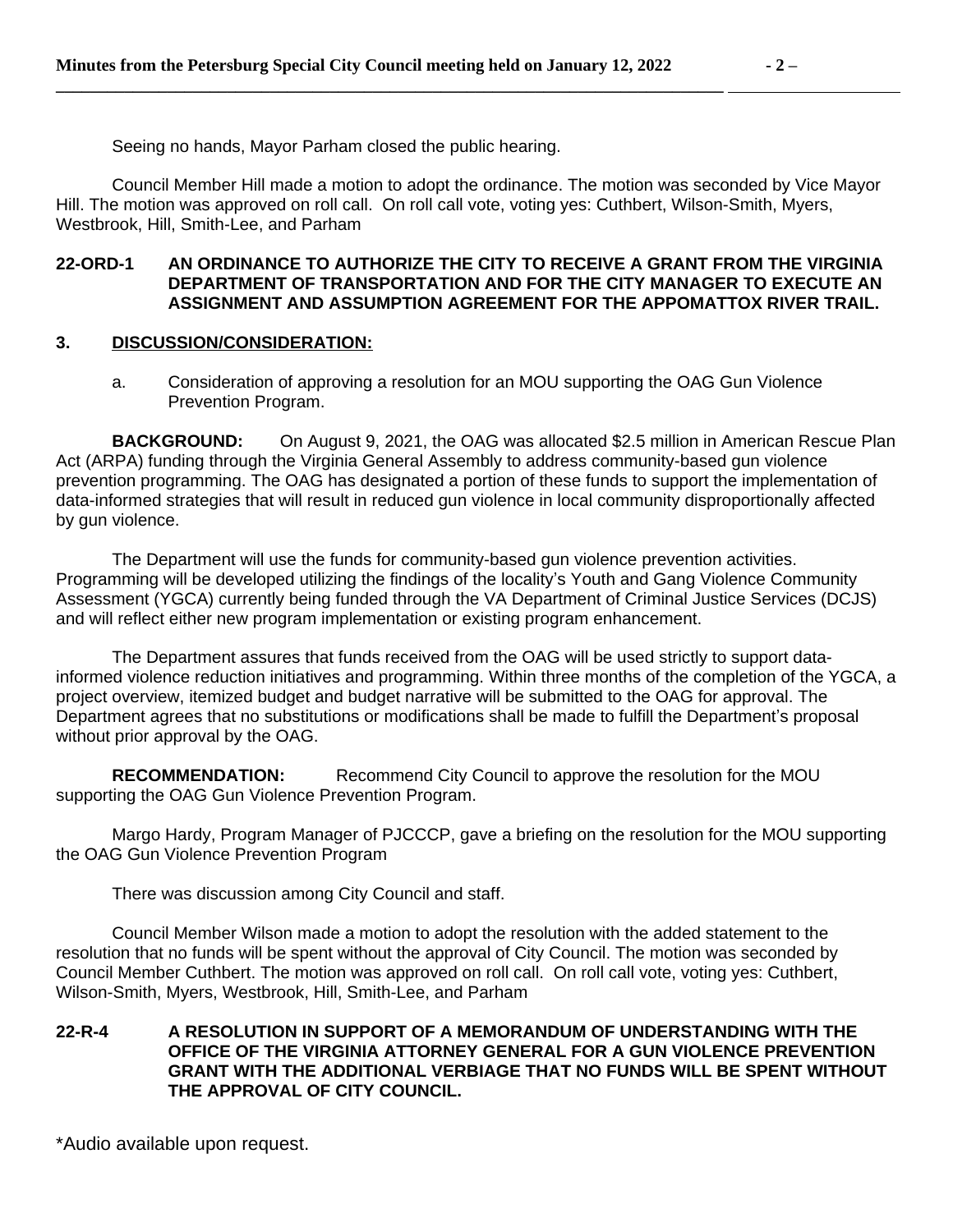# **4. CLOSED SESSION:**

a. The purpose of this meeting is to convene in the closed session pursuant to §2.2-3711(A)(1) of the Code of Virginia for the purpose of discussing pertaining to the performance, assignment, and appointment of specific public employees of the City of Petersburg specifically including but not limited to discussion of the performance, assignment, and appointment of a specific public officer of the City of Petersburg.

Council Member Myers made a motion that the City Council go into closed session for the purposes noted. The motion was seconded by Vice Mayor Smith-Lee. There was no discussion on the motion, which was approved on roll call vote.

On roll call vote, voting yes: Cuthbert, Wilson-Smith, Myers, Westbrook, Hill, Smith-Lee and Parham

City Council entered closed session at 3:28p.m.

#### **CERTIFICATION:**

Mr. Williams stated, "The Mayor would entertain a motion to conclude the closed session called this evening to certify in accordance with §2.2-3712 that the Code of Virginia that to the best of each members knowledge that only public business matter lawfully exempted from the opening meeting requirements were discussed and that only such public business matters were identified in the motion by which the closed meeting was convened, heard, discussed, or considered. If any member believes that there was a departure from the foregoing requirements should so state prior to the vote indicating the substance for departure that in his or her judgment has taken place. This requires a roll call vote Mr. Mayor."

Council Member Hill made a motion to return City Council into open session and certify the purposes of the closed session. The motion was seconded by Vice Mayor Smith-Lee. There was no discussion on the motion.

The motion was approved on roll call vote.

On roll call vote, voting yes: Cuthbert, Wilson-Smith, Myers, Westbrook, Hill, Smith-Lee and Parham

**22-R-5 A RESOLUTION CERTIFYING, AS REQUIRED BY THE CODE OF VIRGINIA, SECTION 2.2- 3712, THAT TO THE BEST OF EACH MEMBER'S KNOWLEDGE, ONLY PUBLIC BUSINESS MATTERS LAWFULLY EXEMPTED FROM OPEN MEETING REQUIREMENTS OF VIRGINIA LAW WERE DISCUSSED IN THE CLOSED SESSION, AND ONLY SUCH PUBLIC BUSINESS MATTERS AS WERE IDENTIFIED IN THE MOTION CONVENING THE CLOSED SESSION WERE HEARD, DISCUSSED, OR CONSIDERED.**

City Council returned to open session at 5:22pm.

#### **5. ADJOURNMENT:**

City Council adjourned at 5:24 p.m.

\_\_\_\_\_\_\_\_\_\_\_\_\_\_\_\_\_\_\_\_\_\_\_\_\_ Clerk of City Council

APPROVED: